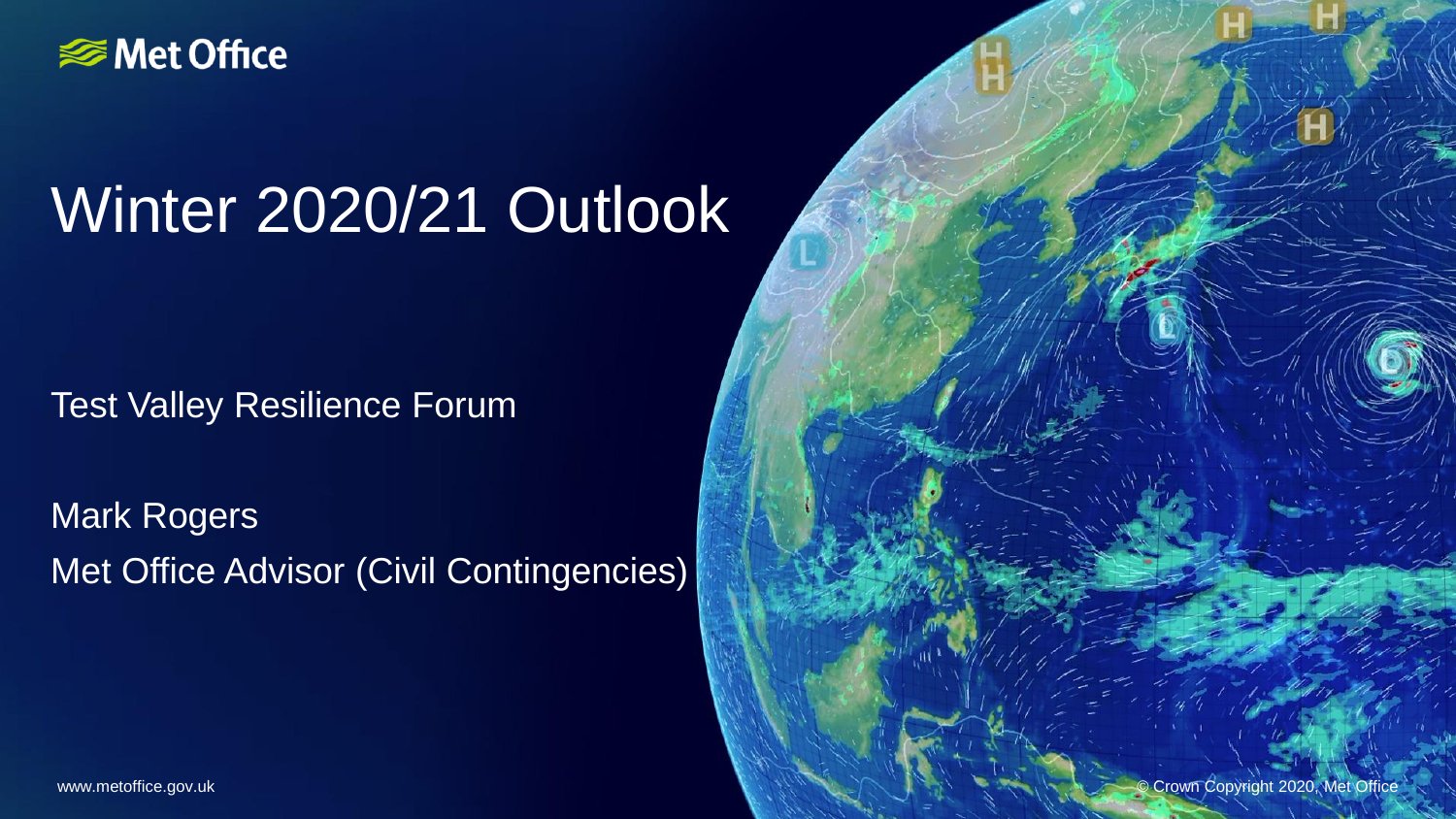#### Winter 2019/20 to November 2020\* **<del></del>** Met Office



\* Hampshire figures

# A year of extremes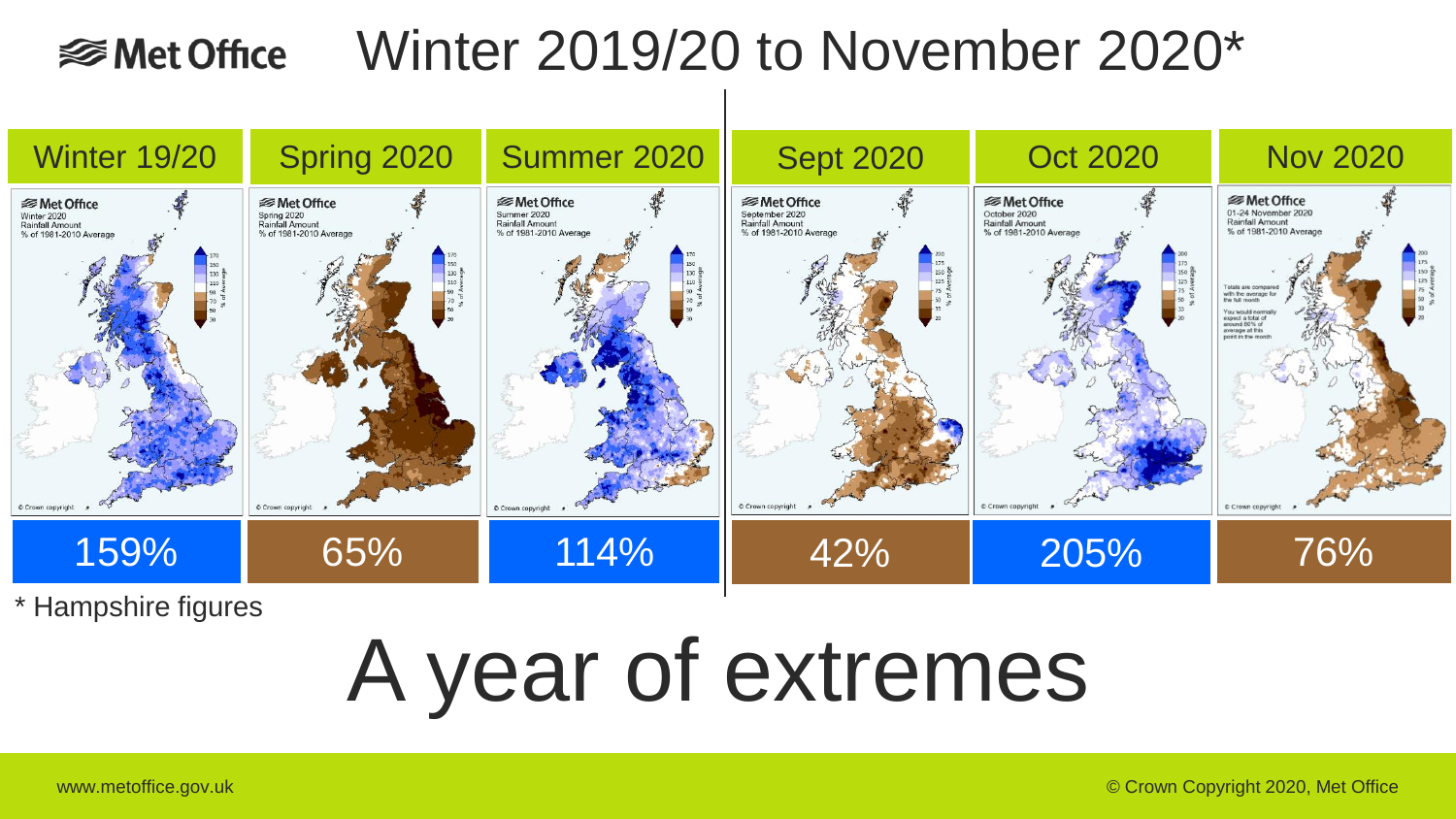#### Winter 2020/21 – La Niña  **⊗Met Office**

Increased easterly winds push warmer water further west across the Pacific changing global weather patterns



### **December:**

Started rather cold but has now become milder and more unsettled with wind and rain at times. This unsettled theme looks like continuing although we may see short periods where high pressure brings more settled conditions.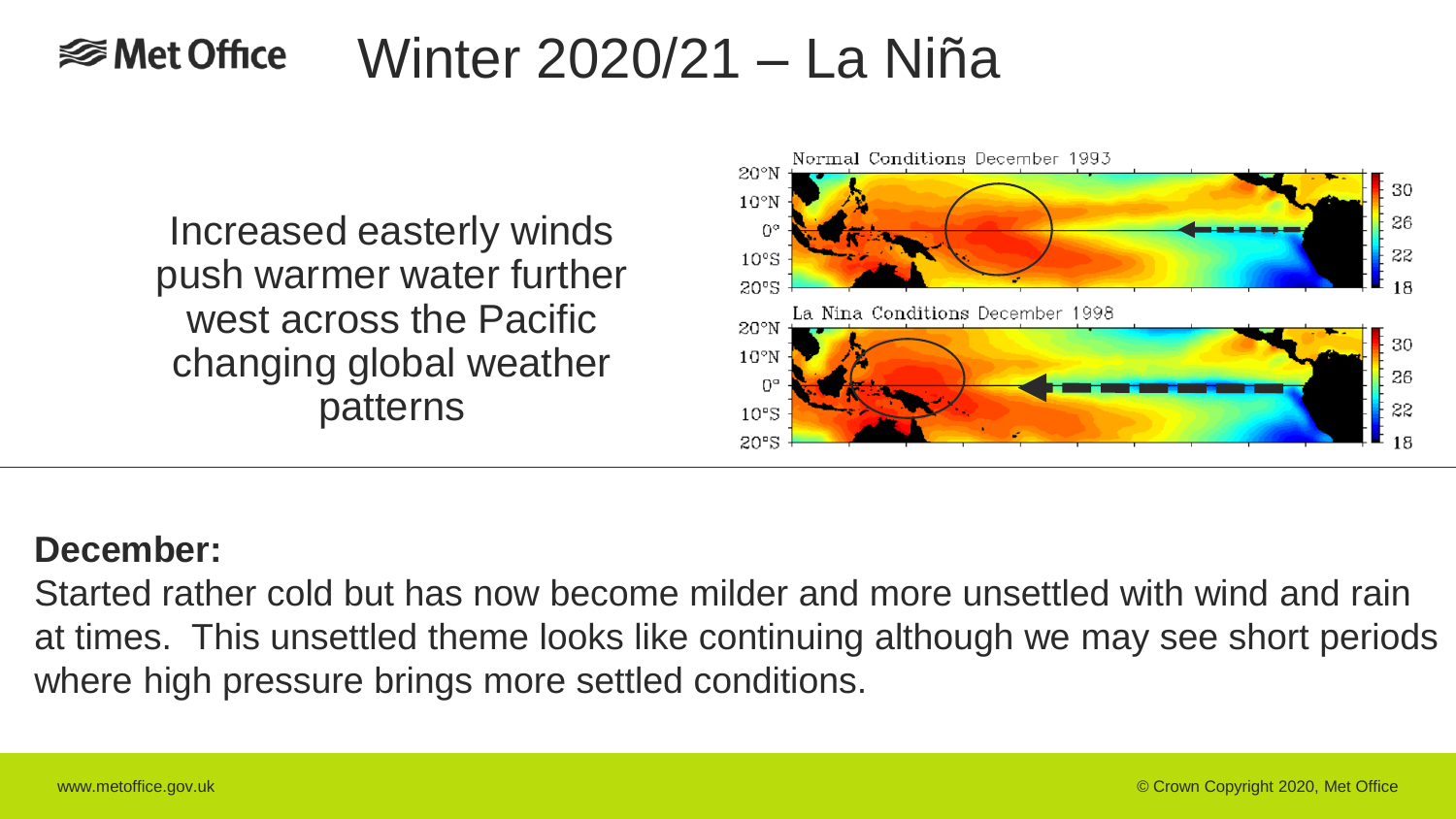#### December to February – 3-month Outlook **<del></del>** Met Office

## **Temperatures**

**Precipitation**

| 5%<br>chance the season will be<br>COLD | 40%<br>chance the season will be<br><b>NEAR</b><br><b>AVERAGE</b> | <b>55%</b><br>chance the season will be<br><b>MILD</b> |
|-----------------------------------------|-------------------------------------------------------------------|--------------------------------------------------------|
| 0.3 $\times$ V                          | $0.7\times$                                                       | $2.8\times$ $\blacktriangle$                           |
| the normal chance                       | the normal chance                                                 | the normal chance                                      |
| 10%<br>chance the season will be<br>DRY | 45%<br>chance the season will be<br><b>NEAR</b><br><b>AVERAGE</b> | 45%<br>chance the season will be<br>▞▞▎▆▆▆             |
| $0.5\times$                             | $0.8\times$                                                       | $2.3\times$ A                                          |
| the normal chance                       | the normal chance                                                 | the normal chance                                      |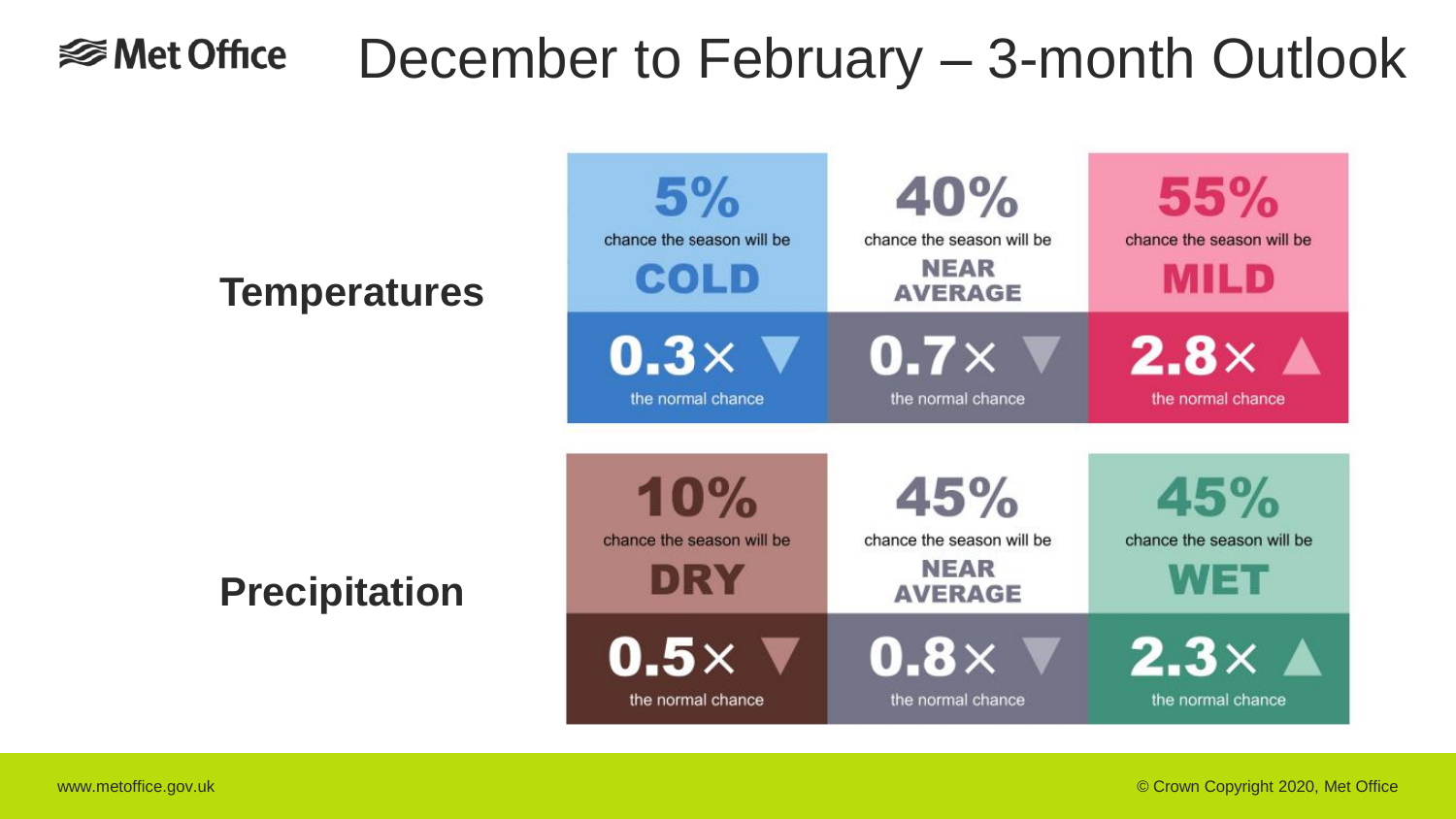#### Preparation  **⊗Met Office**

## **Sign up to receive National Severe Weather Warnings**

(subscribe to email alerts from the Met Office website warning's page https://www.metoffice.gov.uk/weather/ warnings-and-advice/uk-warnings)